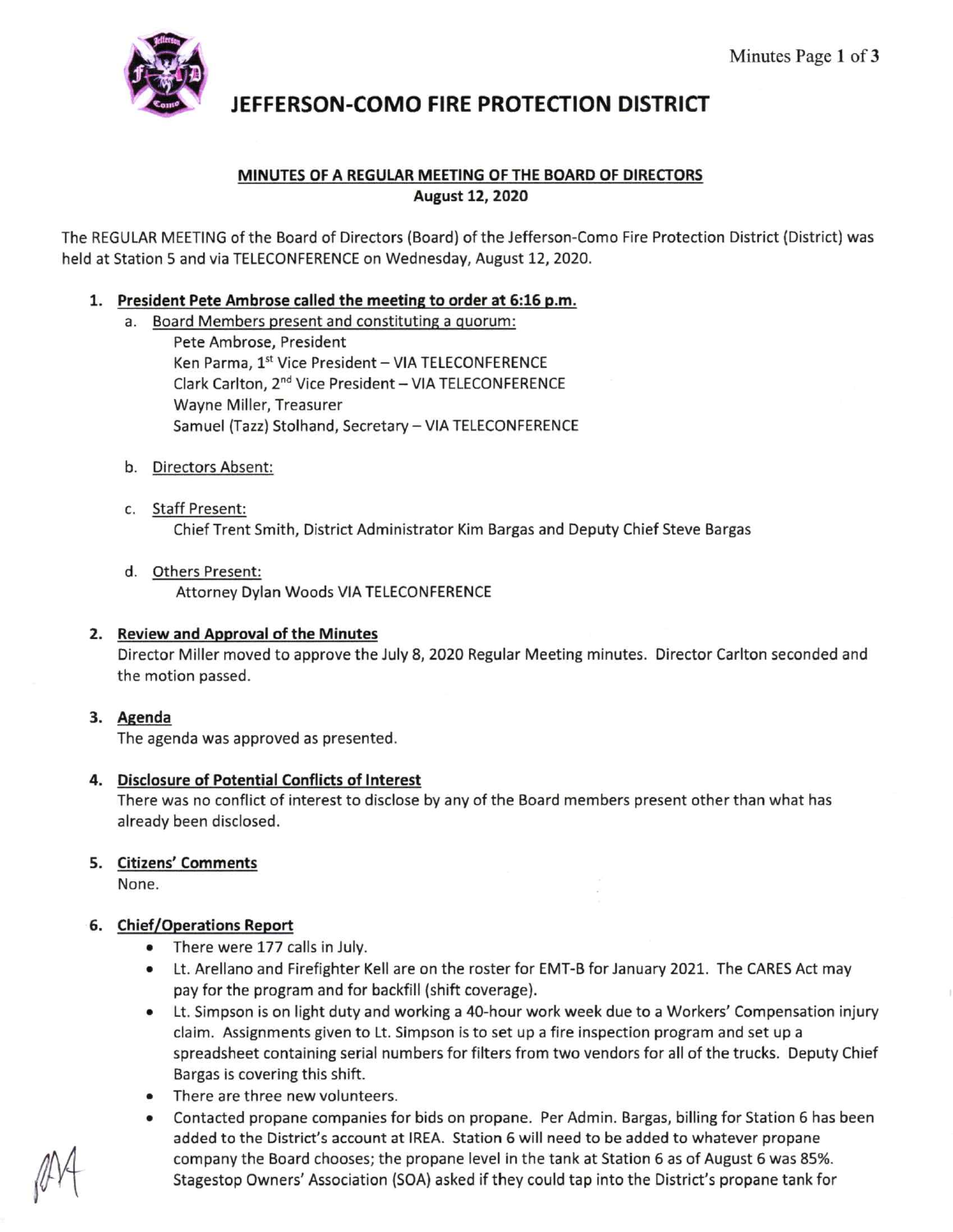Station 3 for use in the building next to the station. This building is used for their meetings. Chief Smith stated the usage would be minimal and SOA would compensate the District for the cost of the propane.

- A Conference phone has been received and was set up via a service call from South Park Telephone.
- The Septic system and leach field at Station 5 are going to need some work.
- New primer is in for Tender 62. The new wildland replacement truck is almost complete and still waiting for a delivery date from Colorado Department of Public Safety.
- Purchasing a new motor for Command 600 (2012 Dodge 2500 v3988) or a new chassis were discussed. A new chassis for Dodge and Ford would be \$56,000 & 54,000 respectively; these costs do not include lights, bed, etc. This truck would also be used with a plow. Director Stolhand stated he could possibly donate a plow and suggested starting out with a new motor. Capt. Arellano called D&D in Lake George regarding new and used motors and installation.
	- o Director Miller moved to authorize Chief Smith to purchase a new motor and have it installed for the 2012 Dodge 2500 v3988. Director Carlton seconded and the motion passed.
- Rescue equipment has been moved from the engine and replaced on the rescue truck.
- ES Council is willing to pay half the cost of a UTV with tracks. New and used were discussed. Chief Smith stated that the District could get the "Heroes Discount'' and received a quote of \$23,000.
	- $\circ$  Director Parma moved to authorize Chief Smith to purchase a new UTV with a tracks system and to have the E.S. Council pay for half. Director Miller seconded and the motion passed.
- Cell phone on hold for now.
- Chief Smith as the Board to Google Nederland Fire Cistern program which will give information on ideas for additional water sources. Also discussed was attending some HOA meetings to discuss community participation. Director Ambrose asked if the cost of installing cisterns could be covered by impact fees. Attorney Woods stated that impact fees are tied into construction and he will research for the next meeting.

#### **7. Financial Report**

- a. The financial reports: Payables/Cash Receipts, Payroll Reports, Colotrust Statement/Reconciliation for period ending July 31, 2020 and Budget vs. Actual year-to-date were distributed via email and hard copy. After discussion, Director Miller made a motion to approve the financial reports and bills for July in the amount of \$74,807.55. Director Carlton seconded and the motion passed. Total account balances in Colotrust General Fund and Wells Fargo District Checking as of July 31, 2020 was \$1,300,681.57.
- b. All financials and any supporting documentation will be submitted to the auditor. It was reported that the May Colotrust and Well Fargo account reconciliations were reviewed by Treasurer Miller. Volunteer checking account information will also be given to the auditor.

Status Wells Fargo Cash Back Credit Card: Director Ambrose reported that the application for the new credit card is ongoing.

#### **8. Legal - Attorney Dylan Woods**

Attorney Woods stated that the Settlement and Release Agreement with Chrysler Group LLC for the 2012 Dodge 2500 v3988, was signed by Director Ambrose and \$8,000 will be refunded.

Attorney Woods stated he needed to be updated on the donation of the plow and restated that he would do research on the Nederland Fire Cistern program and impact fees.

# **9. Auditor**

Nothing to report.